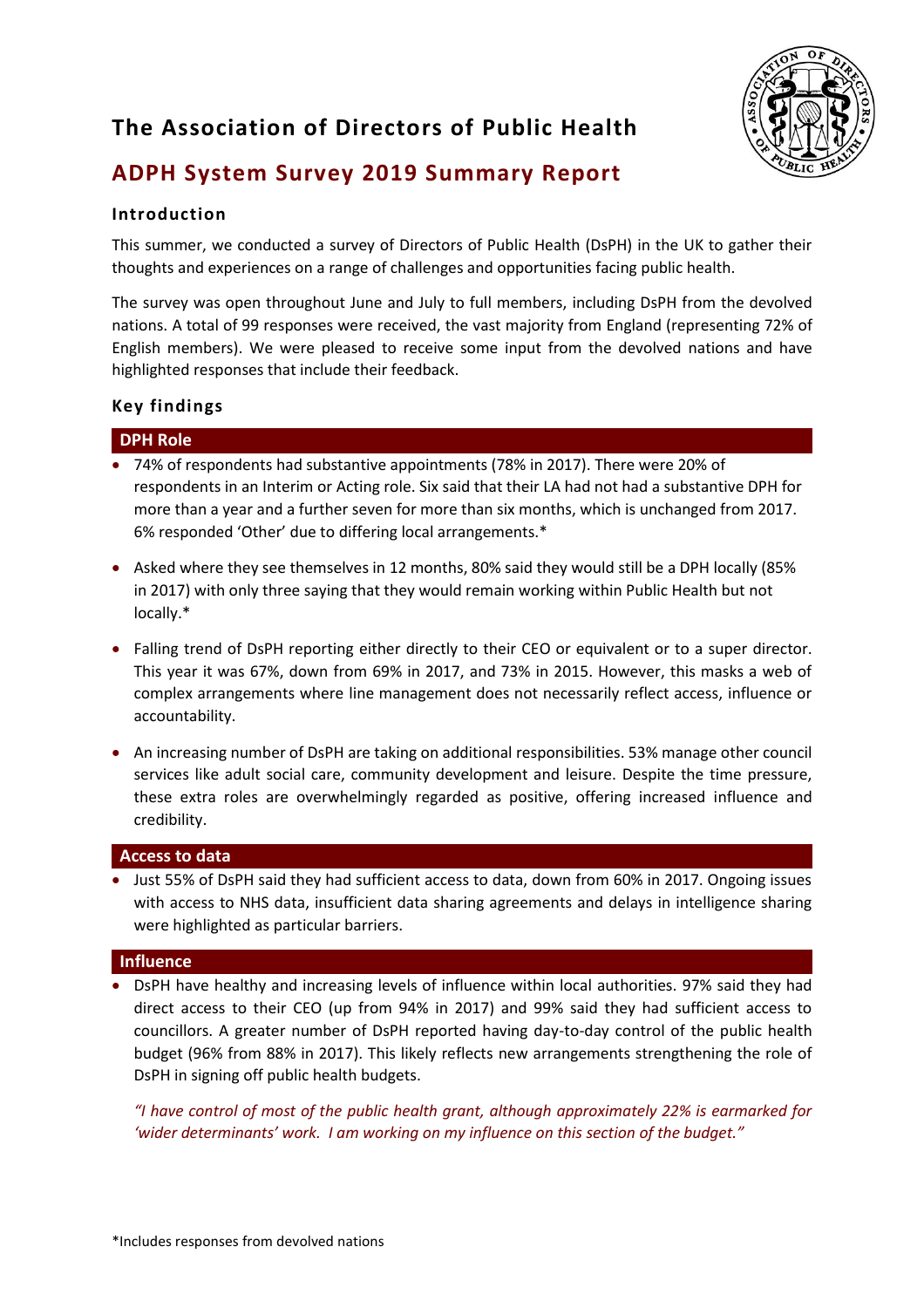• While the number of DsPH who said they were a standing member of their LA's most senior corporate management team (CMT) increased slightly (60% from 57% in 2017), it is still low, particularly in comparison to other influencing measures.

#### **Relationships**

- DsPH have varying levels of satisfaction with key partners in the system. Their most positive relationships are within Local Authorities, with Directors of Adults Social Services (99% positive), Directors of Children's Services (89% positive) and relationships with other LA directorates (88% positive).
- Relationships with CCGs are improving: 83% felt positive about it, an increase from 2017 (79%). However, relationships with NHSE continue to be weak – just 27% felt positive about it (no change from 2017) and a greater proportion felt negative (26% from 15% in 2017).
- Feelings aren't as strong for the role of PH in their local ICS process (68% positive) and local integration process (65% positive). However, these are an increase from 2017, when 60% felt positive about the role of PH in STPs, and 53% felt positive about their role in the integration process.
- Relationships with PHE Centres show a significant drop 76% felt positive about it, compared to 87% in 2017. Comments about the added value of PHE Centres echoed those of the 2017 survey. Relationships with Centres are hugely variable and dependent on local relationships. Issues mentioned continue to be around duplication of work, an imbalance between local and national jurisdiction, and a lack of understanding from PHE Centres of the local government context.
- Health Protection continued to be the most valued service provided by PHE Centres, closely followed by Knowledge & Intelligence services. Advice and support, including opportunities for professional development were also valued.

#### **Funding**

- With respect to the impact of cuts locally to service, the most commonly redesigned service in the last three years was sexual health services. Less than 2% of those that had redesigned their service reported that the change had a negative impact. The other most commonly redesigned services were health visiting and school nursing.
- Public health advice within councils was the most common function to have increased in provision over the last three years. Looking ahead, the services most commonly reported to be undergoing redesign over the next three years were health visiting and school nursing.
- 56% negatively regarded the removal of the PH grant ring-fence. This masked a variety of reasons including concern that it could lead to further cuts as funding would be diverted to other competing priorities, and concern that funding may not be made available beyond the spend for statutory services. The impact would largely depend on the status of public health locally. Feelings towards the removal of the ring fence were also largely dependent on whether appropriate assurances (e.g. minimum spend on public health) and monitoring will be in place.
- With the introduction of Business Rates Retention (BRR), opportunities DsPH highlighted included the potential for greater local flexibility and the potential to influence the wider Council budget and introduce a health in all policies approach within LAs. The main challenges reported, were around the potential for further cuts to public health funding, as well as the potential widening of inequalities.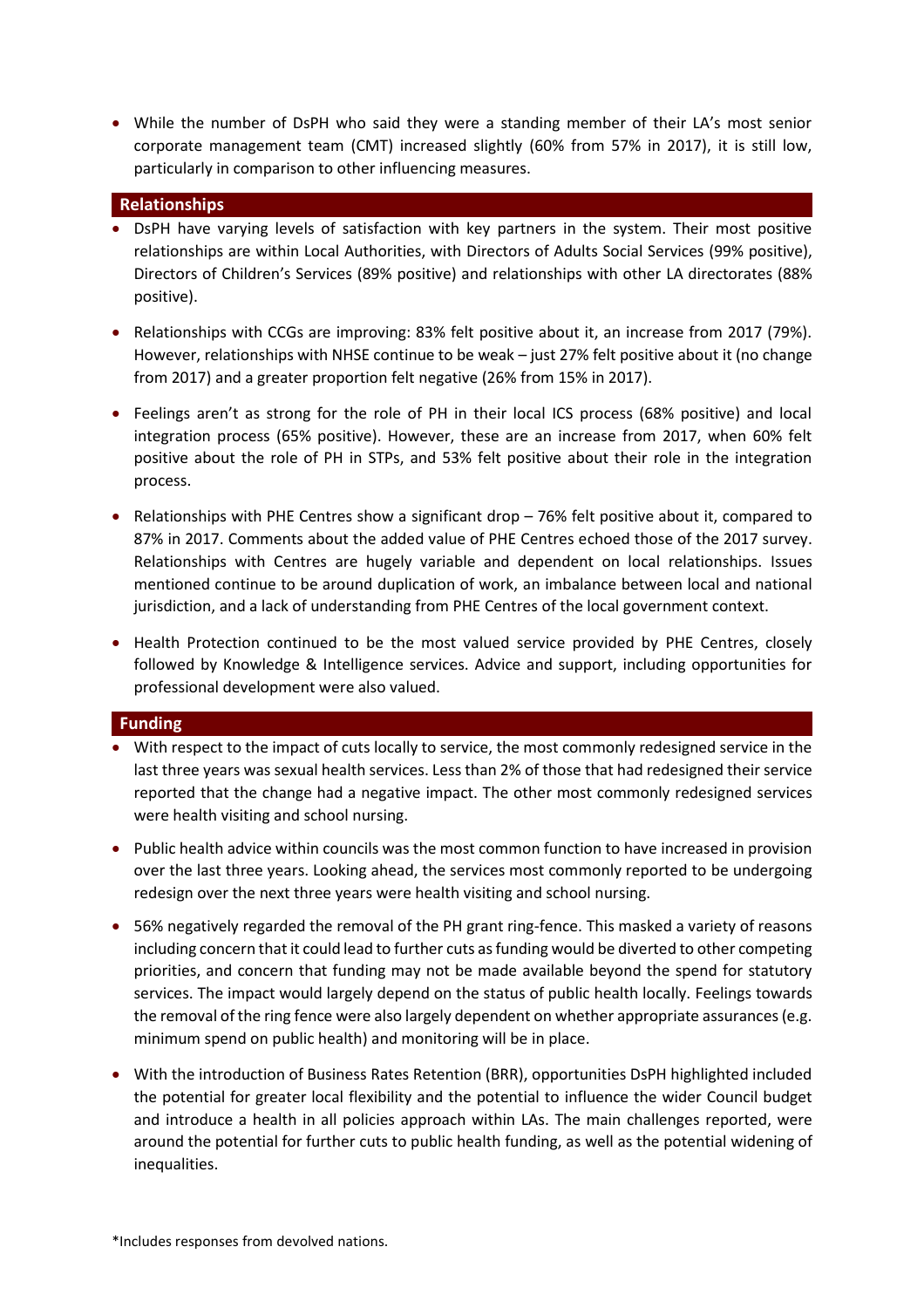*"Opportunity to reprioritise our spend towards prevention as we shift to stronger local decision making.''*

*"Opportunity to build ownership in the authority for health improvement.''*

#### **Public Health Mandation**

- DsPH were asked how they would like to see currently mandated functions changed in the future. Notably, Heath Checks had the least support from DsPH for continued mandation, with 54% of respondents saying they wanted to see no mandation of the function.
- Health Protection, Sexual Health and 0-5 public health services received positive support for mandation to either stay the same or become more detailed.

|                                                        | Same<br>as | No        | More     | Less     |
|--------------------------------------------------------|------------|-----------|----------|----------|
|                                                        | currently  | mandation | detailed | detailed |
| Weighing and measuring of children (NCMP)              | 62.8%      | 26.9%     | 1.3%     | 9.0%     |
| NHS Health Check assessments                           | 26.9%      | 53.8%     | 5.1%     | 14.1%    |
| Sexual Health services                                 | 65.4%      | 7.7%      | 21.8%    | 5.1%     |
| 0-5 public health services (including health visitors) | 61.5%      | 6.4%      | 16.7%    | 15.4%    |
| Public health advice service (to CCGs)                 | 38.5%      | 30.8%     | 20.4%    | 10.2%    |
| Health protection                                      | 59.0%      | 5.1%      | 30.7%    | 5.1%     |

### **Spending Review\***

• With the Spending Review due to take place next year, DsPH were asked what their priorities for investment were, aside from public health. Nationally, poverty, early years, and education and skills were the top three priorities for DsPH. Early years, social care and housing emerged as the top three priorities locally.

## **Policy \***

- Policies that received high levels of support from respondents included:
	- $\circ$  introducing a child poverty strategy with binding national targets to reduce child poverty (86% supported)
	- $\circ$  reducing promotions of foods that are high in fat, sugar and salt (85% supported)
	- o introducing of a minimum price of 50p per unit of alcohol (83% supported)
	- $\circ$  prioritising active travel in transport policy and continued investment in infrastructure for active travel (81% supported)
	- o amending licensing legislation to empower local authorities to control the total availability of alcohol, gambling, junk food outlets (80% supported)
	- o implementing a tax or levy on tobacco manufacturers to help cover the cost of smoking to the NHS and wider society (73% supported)
- Increasingly DsPH support the use of vaping as an aid to quit smoking with 75% of respondents supporting the use of e-cigarettes in smoking cessation services.
- DsPH were asked what other policies they thought were needed to promote longer, healthier lives. Key themes that emerged from responses were the adoption of a health in all policies approach; move towards a budget for wellbeing; focus on population level policies which address the root causes of poor health and tackle health inequalities.